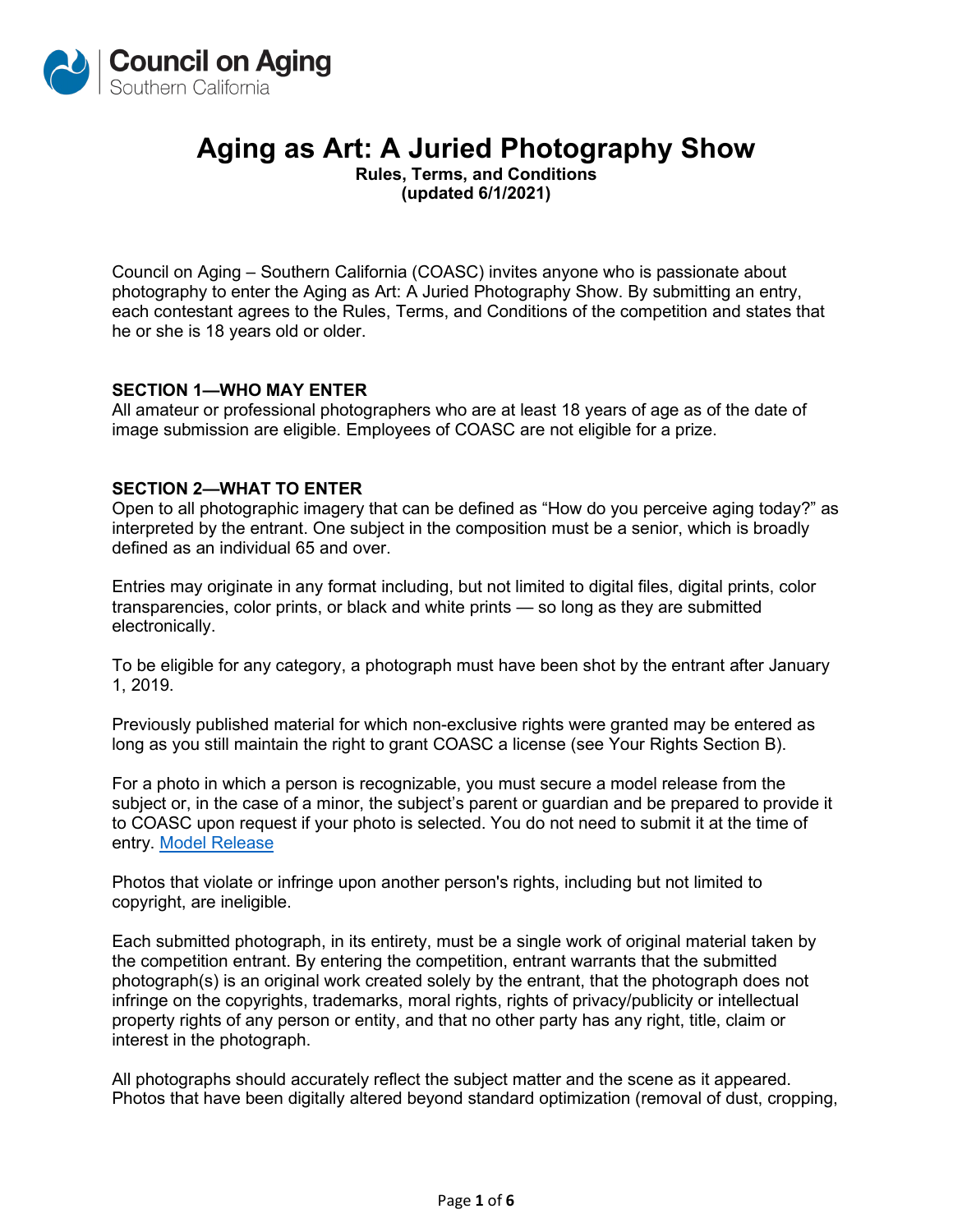

reasonable adjustments to exposure, color and contrast, etc.) will be disqualified. Multiple exposures that have been combined to produce a single "High Dynamic Range" image are acceptable. Images that do not meet these requirements may or may not be judged at the sole discretion of the COASC's Panel of Jurors. (Listing of Panel of Jurors can be found at coasc.org).

There are no restrictions on eligibility regarding the location the photograph was taken. The photographs entered must not, in the sole discretion of the COASC, contain sexually explicit, nude, obscene, violent, defamatory, or otherwise objectionable content. Entries deemed inappropriate will be ineligible.

# **SECTION 3—HOW TO ENTER**

[Each photo must be submitted electronically.](https://client.smarterentry.com/COAOC/) No mail-in entries will be accepted.

Each entry must consist of an entry form, an entry fee, and up to three images. Additional images may be submitted for \$10 per image, with a maximum 6 images per entrant. Please CAREFULLY read Section 2—WHAT TO ENTER section of this document prior to submitting your photograph(s) for this show. No refunds will be given.

Questions and inquiries about entering can be emailed to [rfernando@coasc.org.](mailto:rfernando@coasc.org)

# **SECTION 3.1—REGISTRATION**

Each entrant must set up an account on the competition registration site **Smarter Entry** and register for the show "2021 Aging as Art Photography Contest" An email confirmation will be sent to the email address affiliated with the entrant's account.

Follow the online instructions to upload and submit images.

To submit more than three images, an additional entry form is NOT required. Simply log into your account on the registration site and select "Buy Additional Images."

# **SECTION 3.2—IMAGE ONLINE SUBMISSION FORMAT**

- 72 ppi resolution
- 1,280 pixels on the longest side
- sRGB or RGB color space (standard) with layers flattened
- 8 bit mode
- JPG format with compression at level 7 (at minimum)
- less than 3MB total size

If your image is selected for display at the Aging as Art show, **you will be required to submit a photographic print for display and signed model release.** Winning entrants will be sent instructions for the submission of the final print after the juried submissions are selected. **Photographic prints will not be returned.** Selected photographs will be on display at the Bowers Museum and at the Newport Beach Central Library and at the John Wayne Airport Vi Smith Concourse Gallery.

# **SECTION 3.3—FILE NAMING**

To avoid image upload errors, you can ONLY use alphanumeric characters with a period preceding the file name.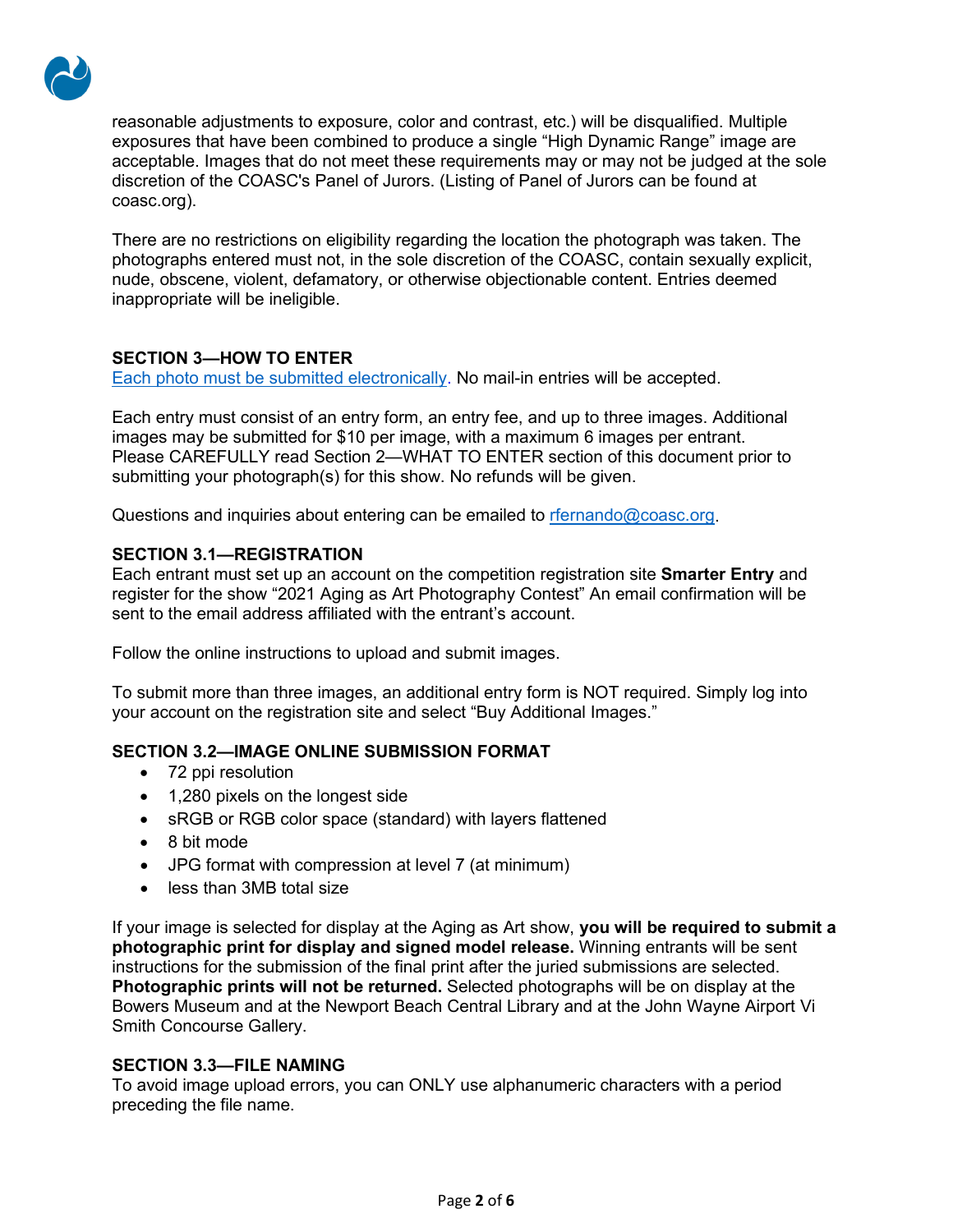

Please INCLUDE YOUR NAME in the file name. Example: Jake Snider My Parents.jpg. DO NOT USE any punctuation or special characters such as ! @ # \$ % ^ & \* ( ) + ? / " ~

## **SECTION 4—ENTRY DEADLINES AND FEES**

Entries are accepted beginning **February 24, 2021 at 8am PST** and end on **June 30, 2021 at 11:59pm.** 

All entries must be received by 11:59pm PST on June 30, 2021 to be eligible.

All entrants are responsible for determining the appropriate start and end times in their respective time zones.

A standard non-refundable entry fee of \$40 applies to entries of up to three photos beginning 8am PST on February 24, 2021 through 11:59pm PST on June 30, 2021.

#### **SECTION 5—JUDGING**

Images will be judged online based on originality, technical excellence, composition, overall impact, and artistic merit.

All decisions made by the COASC's panel of jurors are final. The COASC shall determine winner eligibility in its sole and absolute discretion.

#### **Prize Notification**

Winners will be selected from two categories, Professional and Amateur, on or about July 5, 2021, and notified by email on or about, July 8, 2021. Ten prizes will be awarded, as follows:

| <b>PRIZE PACKAGES</b>  | Professional | Amateur   |
|------------------------|--------------|-----------|
| <b>Grand Prize</b>     | \$1,000      | \$600     |
| 2nd Prize              | \$500        | \$250     |
| 3rd Prize              | \$250        | \$100     |
| Two Honorable Mentions | \$100 Each   | \$75 Each |

#### **SECTION 6—YOUR RIGHTS**

You will retain all rights to any photograph you submit, including ownership if applicable. By submitting your image in the contest, you grant COASC a royalty-free, worldwide, perpetual, non-exclusive license to publicly display, distribute, reproduce and create derivative works for the entries, in whole or in part, in any media now existing or later developed, for any Council on Aging - Southern California purpose, including but not limited to, advertising and promotion of COASC's website, exhibition, and commercial products, including but not limited to COASC publications. The Council on Aging - Southern California will not be required to pay any additional consideration or seek any additional approval in connection with uses. For any photograph used under the terms of this agreement, COASC shall give credit to the photographer as feasible.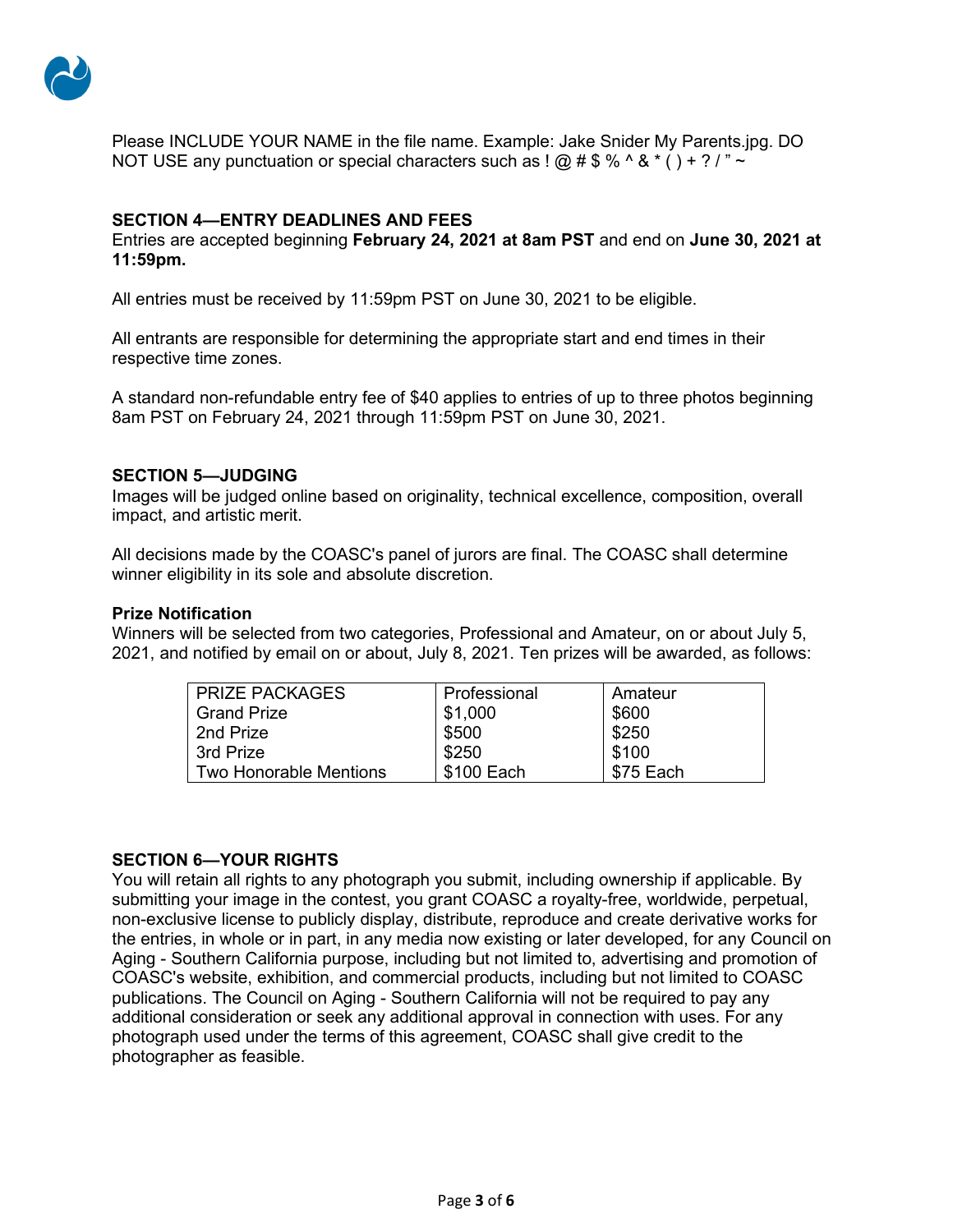

## **SECTION 7—YOUR PRIVACY**

We respect your privacy. COASC will not sell, rent or exchange your e-mail address.

## **SECTION 8—LEGAL CONDITIONS**

This competition is subject to federal, state, and local laws and regulations. Certain restrictions may apply. An entry may be voided if COASC determines the entry to not be an original, or if an entry is illegible, incomplete, damaged, irregular, altered, counterfeit, produced in error or obtained through fraud or theft.

Participants also agree:

(a) to be bound by these Official Rules;

(b) that the decisions of the COASC Panel of Jurors are final on all matters relating to the Competition; and

(c) if he/she is selected for display in the Aging As Art show, the COASC may use each winner's name, city, state, and photograph in any publicity or advertising relating to current or future competition.

All federal, state and local taxes on prizes are the sole responsibility of the prize winners. COASC, in its sole discretion, reserves the right not to award all prizes in the event that the number of submissions does not meet the minimum judging criteria.

In the event that the selected winner(s) of any prize are/is ineligible or refuses the prize, the prize will be forfeited and COASC, in its sole discretion, may choose whether to award the prize to another entrant.

COASC reserves the right to adjust any deadline(s) as the result of circumstances beyond its immediate control.

#### **SECTION 9—THIRD PARTY RELEASES**

Upon COASC's request, each entrant must be prepared to provide a signed written model release from all persons who appear in the photograph submitted.

In addition, upon COASC's request, each entrant must be prepared to provide a signed written release from the copyright owner of any sculpture, artwork or other copyrighted material that appears in the photograph entry, authorizing us to reproduce, distribute, display and create derivative works of the photograph in connection with and promotions of Aging as Art. Failure to provide such releases upon request may result in disqualification and selection of an alternate winner.

All entrants hold the Sponsors and their respective regents, directors, officers, employees, emeriti, fellows, interns, research associates, and volunteers (the "Indemnified Parties") harmless from and against all claims of any nature arising in connection with entrant's participation in the competition and acceptance or use of a prize. The Indemnified Parties are not liable for any costs, damages, injuries, or other claims incurred as a result of entrants' participation in the competition or winner's acceptance and usage of a prize. The Indemnified Parties are not responsible for incomplete or misdirected entries, technical or network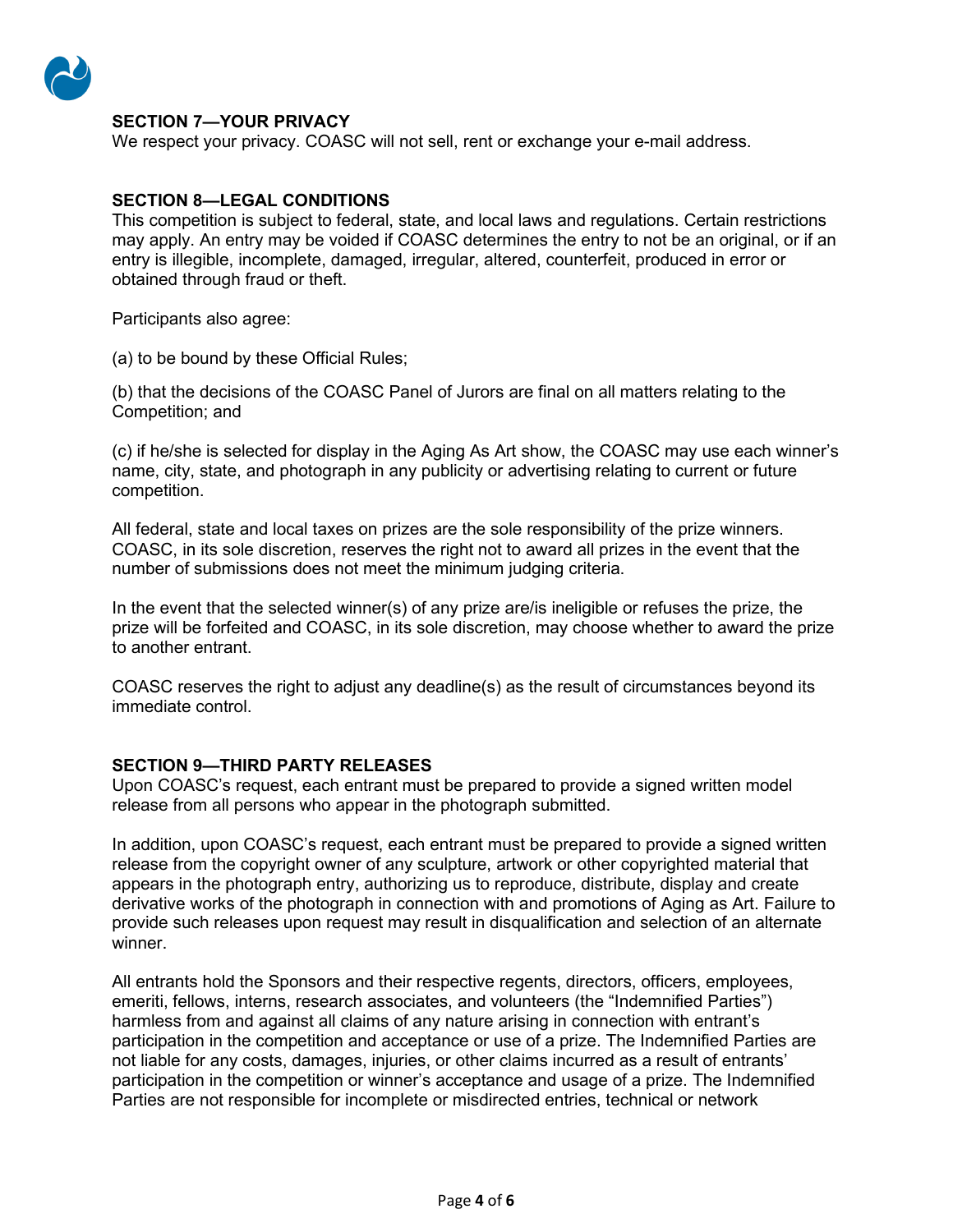

malfunctions or failures, or causes beyond their control. Entrants are solely responsible for their entries. Entrants may not submit materials that introduce any software viruses, worms or other programs designed to damage software, hardware or telecommunications equipment or are offtopic, partisan-political, contain advertising, nudity, personal attacks or expletives, or is otherwise abusive, threatening, unlawful, harassing, discriminatory, libelous, obscene, false, sexually explicit, or that infringes on the rights of any third party.

The competition is void where prohibited or restricted by law. The COASC reserves the right to cancel the competition or modify these rules at its discretion. In the event of a dispute regarding the winners, the COASC reserves the right to award or not award the prizes in its sole discretion. The COASC reserves the right to disqualify any entrant whose entry or conduct appears in any way to: inhibit the enjoyment of others; tamper with the competition; violate these rules or other applicable law or regulation; infringe on the rights of third parties; or act in an unsportsmanlike or disruptive manner. Decisions of the COASC are final and binding.

# **SECTION 9.1—LIMITATION OF LIABILITY**

By participating, entrants agree to release, discharge and hold harmless COASC and each of its partners, affiliates, agents and its employees, directors, and representatives, including volunteers, from any claims, losses, damages, or other liabilities arising out of their participation in Aging as Art or any Competition-related activities and the acceptance and use, misuse, or possession of any prize awarded hereunder.

COASC assumes no responsibility for any error, omission, interruption, deletion, defect, or delay in operation or transmission; communications line failure; theft or destruction of or unauthorized access to competition entries or entry forms; or alteration of entries or entry forms. COASC is not responsible for any problems with or technical malfunction of any telephone network or lines, computer online systems, servers or providers, computer equipment, software, failure of any electronic submission to be received on account of technical problems or traffic congestion on the Internet or at any website, human errors of any kind, or any combination thereof, including any injury or damage to entrants' or any other persons' computers related to or resulting from participation, uploading or downloading of any materials related to this competition.

# **SECTION 9.2—Dispute Resolution**

If a dispute arises out of or relates to this competition, and if the dispute cannot be settled through negotiation, the parties agree first to try in good faith to settle the dispute by mediation before resorting to arbitration. If arbitration is necessary, the parties further agree to accept the arbitrator's decision as final and binding on them under applicable law. No demand for arbitration may be made after the date when the institution of legal or equitable proceedings based on such claim or dispute would be barred by the applicable statute of limitation. The mediator or arbitrator will be a qualified and experienced, impartial and independent third party agreed upon by both parties. If the parties cannot agree on a mediator or arbitrator, all parties will defer to appointment of a mediator and/or an arbitrator by an established and reputable mediation or arbitration institution.

# **SECTION 10—RIGHT TO CANCEL OR SUSPEND COMPETITION**

If for any reason Aging as Art is not capable of running as planned, due to infection by computer virus, bugs, worms, trojan horses, denial of service attacks, tampering, unauthorized intervention, fraud, technical failures, or any other causes beyond the control of the COASC that corrupt or affect the administration, security, fairness, integrity, or proper conduct of this